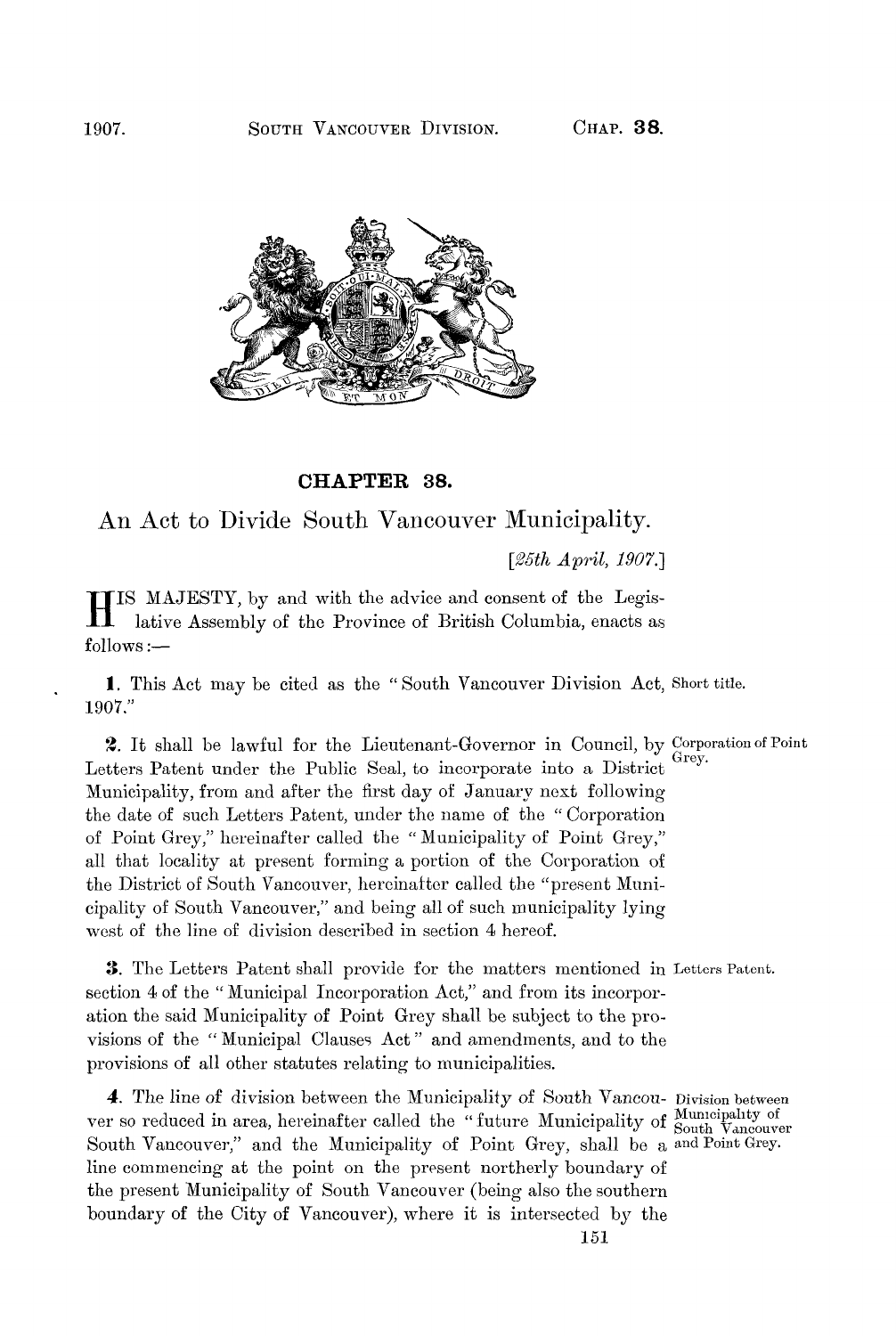centre line of Bridge Street, in said City of Vancouver, produced southerly; thence southerly on a line running parallel with Ontario Street to the north boundary line of the District Lot 323 ; thence westerly along said north boundary to the north-east corner of Lot 323D; thence south along the east boundary of Lot 323D to the north boundary of District Lot 311 ; thence west along said north boundary of Lot 311 to the north-west corner thereof; thence south along the west boundary of said Lot 311 to the southerly boundary of the present Municipality of South Vancouver.

Reduction of limits  $\overline{5}$ . The limits of the present Municipality of South Vancouver, as of Municipality of  $\overline{3}$  of  $\overline{5}$  and  $\overline{1}$  of the  $\overline{1}$  of the probability of the probability from and or municipality of defined by Letters Patent, shall be reduced by the exclusion from said limits of all that portion of the said present Municipality of South Vancouver lying west of the line of division hereinbefore described, but, save as herein specially provided, the constitution, powers and charter of said municipality shall, notwithstanding the reduction of ts limits, remain the same as heretofore.

### PROVISIONS RESPECTING BOTH MUNICIPALITIES.

#### *Liabilities.*

Debts, so far as **6.** Notwithstanding anything herein contained, after the division creditors concerned. provided for by this Act, each of the said municipalities shall remain subject to the debts and liabilities of the present Municipality of South Vancouver.

## GENERAL PROVISIONS.

- Disposition of pro-<br>ceeds of debentures.<br> $\frac{1}{2}$ , Any unused portion of the proceeds of the last issue of deben-<br>ceeds of debentures. tures made by the present Municipality of South Vancouver, and which, by the terms of the by-laws under which such debentures were issued, were to be devoted to improvements in certain specified portions of the said municipality, shall be divided as follows: Each municipality shall have the amount appropriated for work yet to be done within its boundaries, and the unappropriated portion shall be divided between the two municipalities so that the Municipality of Point Grey shall have two-thirds and the future Municipality of South Vancouver shall have two-thirds and the future Municipality of South Vancouver shall have one and thereof.
- Uncollected taxes. 8. All taxes uncollected at the date of the incorporation of the Municipality of Point Grey, in either portion of the present Municipality of South Vancouver, shall be payable to the future Municipality of South Vancouver, whose rights and remedies as to the collection and recovery thereof, whether by sale of lands or otherwise, shall be the same in all respects as the rights and remedies therefor of the present Municipality of South Vancouver would have been had this Act not been passed.
- Real property. 9. Any real property of the present Municipality of South Vancouver, situate within its reduced limits, shall belong to the future 152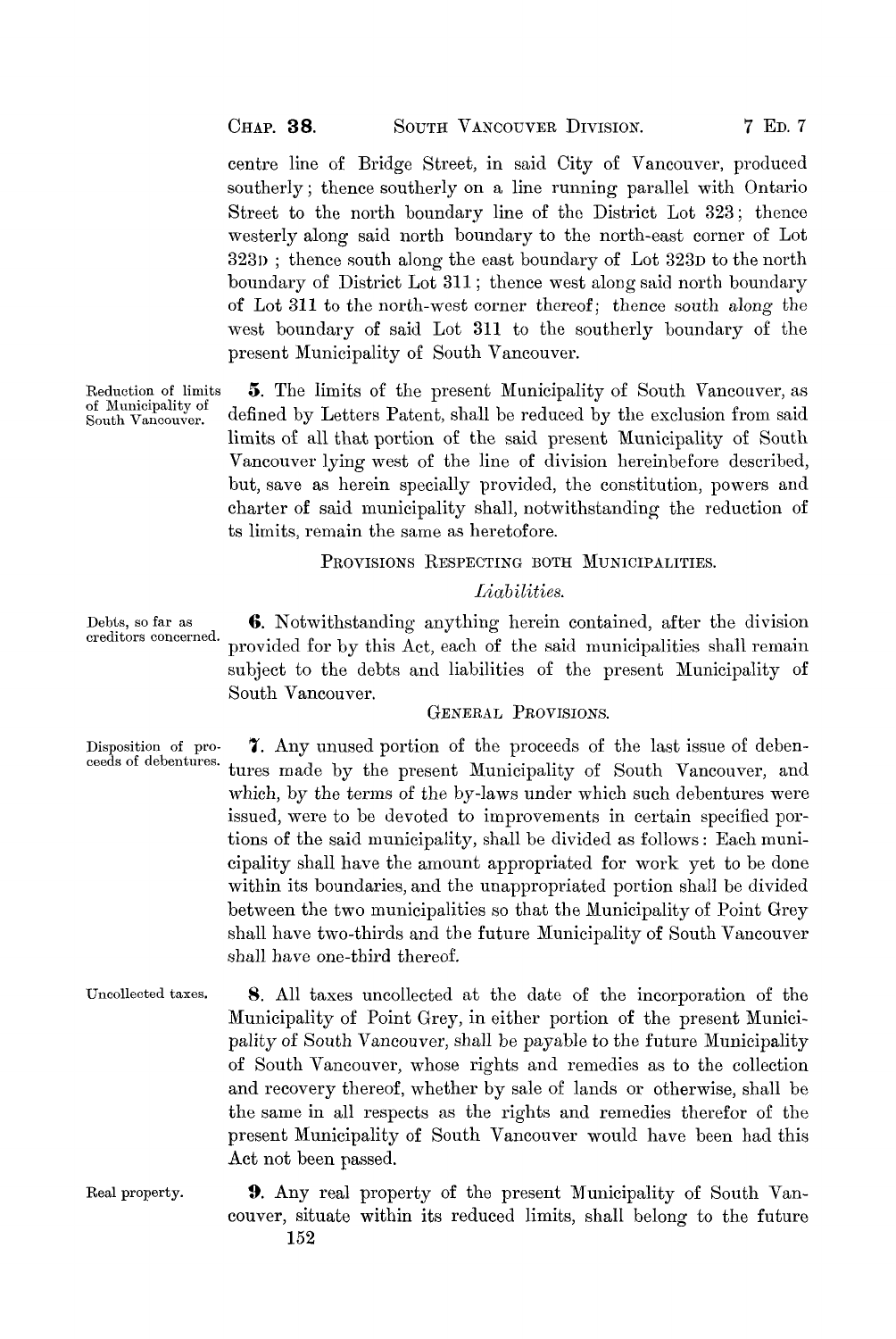Municipality of South Vancouver, and any real property belonging to the present Municipality of South Vancouver and situate within the limits of the Municipality of Point Grey shall belong to said last-mentioned municipality.

10. All debts and liabilities owing by the present Municipality of Debts as between South Vancouver shall be assumed and borne by and between the two municipalities in the following proportions, that is to say :—The future Municipality of South Vancouver shall assume and pay one-third of the said debts and liabilities ; the Municipality of Point Grey shall assume and pay two-thirds of the said debts and liabilities, and in the event of either of such municipalities paying due or overdue debts or liabilities aforesaid, exceeding the proportion so assumed by it, and as often as such event shall happen, the amount of such excess shall be a debt owing and payable forthwith by the other of said municipalities to the municipality by whom the excess shall have been paid.

11. It shall be the duty of each municipality to comply with all the Sinking funds. provisions of any by-law of the present Municipality of South Vancouver creating a debt or authorising the issue of debentures, so far as the said by-law provides for the creation of a sinking fund and the payment of interest on such debt, and to levy and collect upon and from the ratable property of the municipality an amount of the said sinking fund and interest in proportion to the amount of the debt assumed by each of them respectively, and in the case of the Municipality of Point Grey, from time to time when and so soon as it shall have collected such amounts, it shall pay the same to the future Municipality of South Vancouver, and all amounts so paid, together with all amounts heretofore paid into any sinking fund created by the present Municipality of South Vancouver, shall be held and invested by such municipality for the purposes for which the sinking fund was created.

**12.** Out of the taxes and rates collected by the present Municipal-Appropriation of ity of South Vancouver from the date of the passing of this Act, after providing for the payment therefrom of the current expenses for the charges for debt and sinking fund and interest and the appropriations for schools, the pro rata balance of the taxes in Ward 5 of the present Municipality of South Vancouver, and of one-fifth of the taxes on all the lands of the Canadian Pacific Railway Company in the present Municipality of South Vancouver, shall be spent in said Ward 5 ; and if any portion or portions of such pro rata balance shall be unspent or not required to meet payments on account of contracts for work within said Ward 5, the same shall from time to time, as collected, be at once paid over by the future Municipality of South Vancouver to the Municipality of Point Grey, and if unpaid shall become a debt due and owing by the future Municipality of South Vancouver to the Municipality of Point Grey.

unicipa.<br>.

taxes and rates.